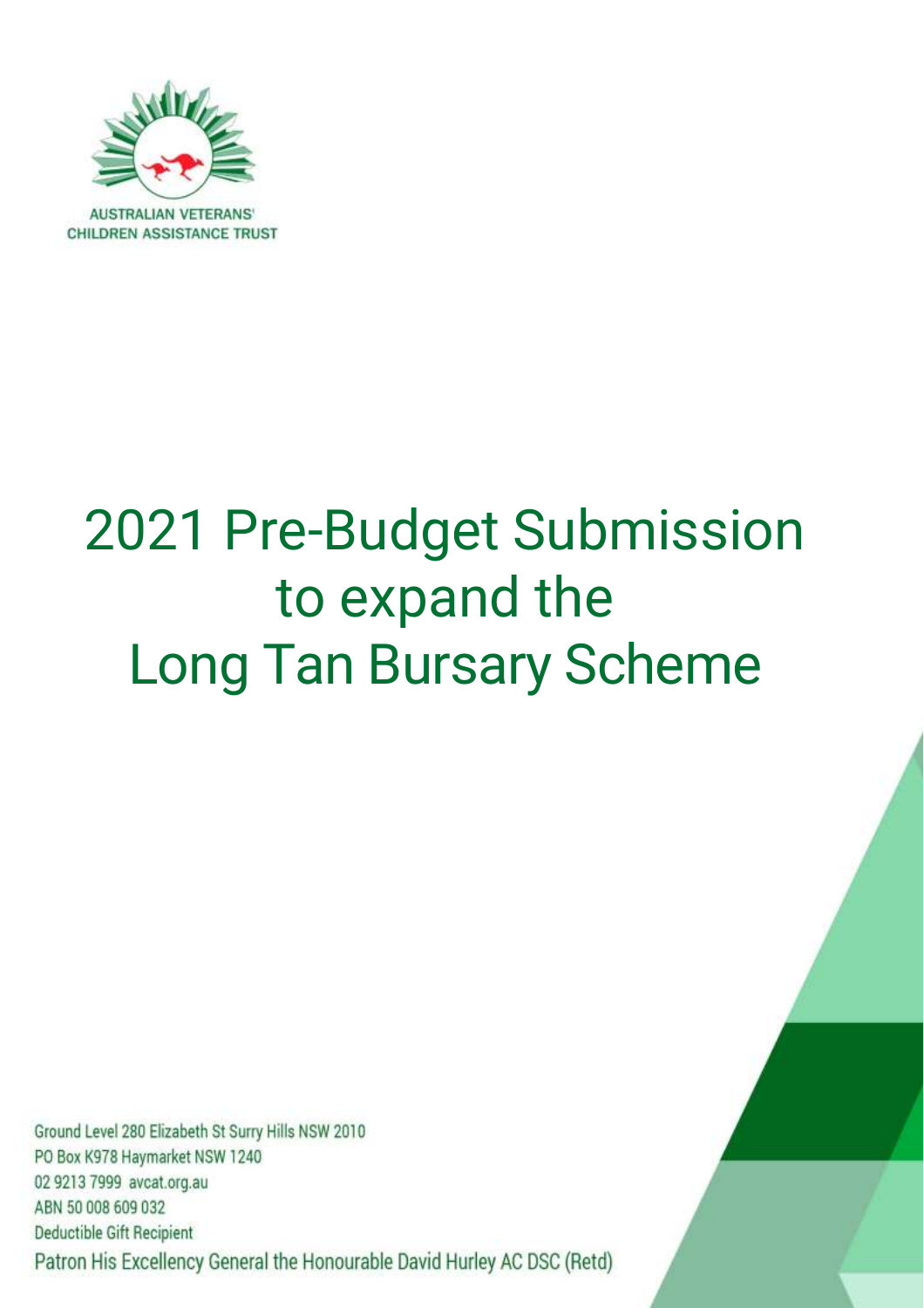# **Evidence to support expanding the Long Tan Bursary Scheme**

The Australian Veterans' Children Assistance Trust (AVCAT) has been successfully administering and managing the Long Tan Bursary Scheme (LTBS) funded by the Department of Veterans' Affairs (DVA) since its inceptionin 2001.The tasks, guidelines and compliance between DVAand AVCATis governedbya Servicesof Agreement and Operational Guidelines. In 2020 DVA expanded the LTBS in recognition of the data and evidence of need provided by AVCAT. This meant that an extra thirteen (13) applicants received a Long Tan Bursary (LTB). Even with this expansion, thirty (32) eligible applicants did not receive a LTB. **In 2021, eighty-six (86) applicants have been assessed as eligible for a LTB, however the current funding is for thirty-seven (37) LTBs. This means that forty-nine (49) applicants will not receive a LTB.**

During the recent application process, AVCAT regularly updated DVA and Minister Chester's office with data and evidence detailing the need and requesting more funding to meet the demand for eligible LTB applicants. As well, information has been provided regarding the COVID -19 impact on scholars and applicants.

The volunteer Chair of AVCAT's National Selection Committee, Ms Karen Blackwell, and the other committee members who have been involved in assessing applicants for 10-15 years, have noted the following about the current applicants:

- $\triangleright$  the financial need of applicants is high to very high.
- $\triangleright$  the deservedness assessment and scores highlight the severe health problems of the veterans.
- $\triangleright$  academically the applicants are choosing or have chosen suitable courses of study.

AVCAT's rigorous independent assessment process results in a **Final Score out of 25** for each applicant - 10 points for Financial Need, 10 points for Academic Potential and 5 points for Deservedness. High final scores indicate high financial need, great potential to complete a chosen course of study and overall worthiness of an applicant. The following are the details of the eligibility criteria:

- ➢ Financial assessment considers all family or applicant (if independent) income/assets and liabilities and eligibility to receive Centrelink payments.
- ➢ Academic assessment considers academic results to date, ATAR score where relevant, potential to undertake the chosen course/s of study, reference from an academic referee or employer and work-related/voluntary experiences.
- $\triangleright$  Deservedness assessment considers personal and familial circumstances that could represent disadvantage to the applicant. i.e. veteran, applicant and family health conditions, familial circumstances, family structure, number of dependent children, effects of divorce, single parent family, family/domestic violence, family dysfunction, substance abuse or alcoholism and the effects of Defence service on the veteran and family.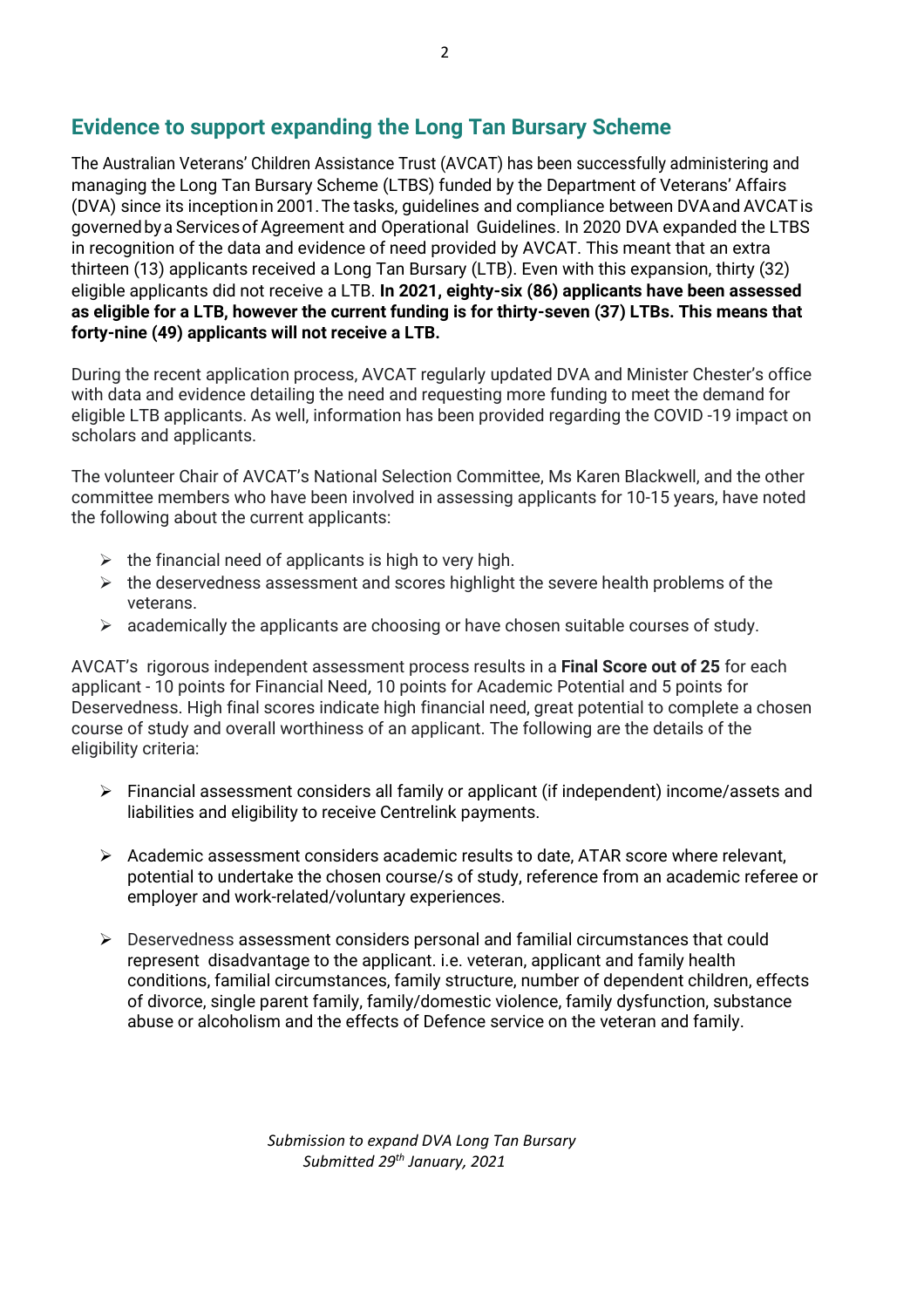| <b>YEAR</b> | <b>Eligible</b><br>applicants<br>assessed | <b>Highest</b><br>Score/25 | <b>Lowest</b><br>Score/25 | Range | Average<br>Score/25 | <b>Bursaries</b><br>funded |
|-------------|-------------------------------------------|----------------------------|---------------------------|-------|---------------------|----------------------------|
| 2019/20     | 82                                        | 22.57                      | 12.80                     | 9.77  | 17.18               | 50                         |
| 2020/21     | 86                                        | 22.92                      | 15.71                     | 7.21  | 18.85               | 37                         |

#### **Final Assessment Scores (out of 25) for the last 2 years are as follows:**

Data for 2020/21 indicates a higher average score and a lower range compared to the 2019/20 data. The higher average score shows an increase in the overall need and worthiness of the applicants. The lower range in 2020/21 also indicates there is a higher concentration of applicants who are unable to be separated which is further evidence of the increased worthiness and deservedness of the applicant cohort.

In addition to quantitative data, personal statements from the applicants such as the ones below are a constant reminder of the intergenerational health effects of military service and the continued and growing need for a supportive path to further education for children and grandchildren of veterans. The following are extracts from applicants' personal statements:

*My father and I are estranged. He was very violent and particularly aggressive. Not having a father available to me as a child has affected every aspect of my life although I'm only conscious of this when I reflect on my relationships and how my mental health has suffered over the years. (Eligible Long Tan Bursary Applicant 2021)*

*My grandfather suffered from post-traumatic stress disorder and alcohol addiction as a result of his experiences in the war. Because of this, my father's childhood was often traumatic and domestically violent. As a result of childhood trauma, my father has become severely ill with mental health issues (PTSD, manic depression, bipolar, anxiety) and has spent a significant amount of time in a mental health facility. Recently, I have had to relocate from Brisbane back to Perth to take on caring responsibilities for my two younger siblings as my mother works full-time and my father is not currently in a position to care for them. (Eligible Long Tan Bursary Applicant 2021)*

*At times I can only describe my father as a powder keg waiting to explode, at these times everybody is on edge and try not to say or do anything to cause him to explode. It seems anything can set him off at these. I do put most of this down to his PTSD. In many ways I wish that I had a much closer relationship with my father, but I do know that he has done the very best that he could, and I appreciate everything that he has done for me in my life.(Eligible Long Tan Bursary Applicant 2021)*

# **Funding request**

Based on the LTB application data from the last 3 years, that is, **52 in 2019 compared to 121 applicants in 2020 and 122 applicants in 2021,** it is obvious that 37 LTBs in 2021 will not meet the demand. **AVCAT requests that the number of LTBs funded in 2021 be increased to 50+.** Two funding requests are detailed below, one request is for 13 additional LTBs and the other request is for an additional 23 LTBs.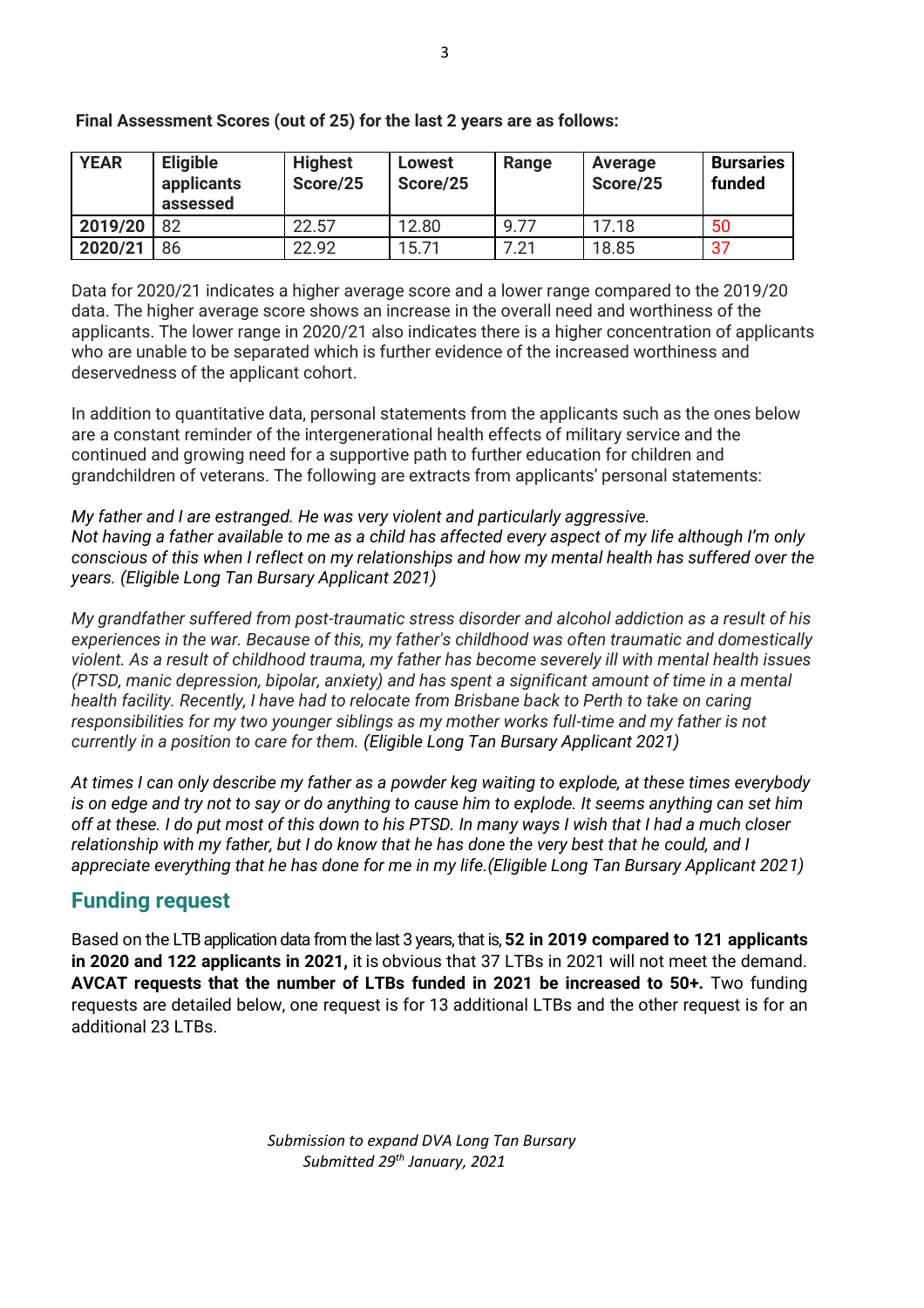#### **Background information on DVA funding**

AVCAT's operational/administration budget for 2021 is \$472,685, of which the DVA Administration Fee contribution is \$354,244, which equates to 74.9%.

Revenue for the other 25% of operational costs is provided through the administration fees from sponsors, donations and bank interest.

As indicated, AVCAT will incur extra expenses due to the increased number of applications from children and grandchildren of Vietnam Veterans for the LTBS, **52 applicants in 2019 compared to 121 applicants in 2020 and 122 applicants in 2021.**

#### **Additional administration funding for 2021 is as follows:**

- ➢ 13 Long Tan Bursaries to increase the number to 50 LTBs = \$19,448 (\$1,496 per bursary).
- $\geq 23$  Long Tan Bursaries to increase the number to 60 LTBs = \$34,408 (\$1,496 per bursary).
- $\triangleright$  Additional staff time (promotion, assessment, website) 1.5 days per week = \$20,500
- ➢ Other administration costs including audit fees, increase to assessors' fees due to the increased number of assessments = \$3,000; IT costs = \$2,000

# **TOTAL FUNDING REQUESTED FOR 13 additional Long Tan Bursaries is as follows:**

13 Long Tan Bursaries = \$52,000 Admin fee = \$ 44,948 **TOTAL = \$ 96,948**

## **TOTAL FUNDING REQUESTED FOR 23 additional Long Tan Bursaries is as follows:**

23 Long Tan Bursaries = \$92,000 Admin fee = \$59,908 **TOTAL = \$151,908**

# **Governance and management of AVCAT**

AVCAT is governed by a Board of Directors, the Chair being appointed by the Australian Government's Minister for Veterans' Affairs. The operations of AVCAT are the responsibility of the ChiefExecutiveOfficer(CEO).TheCEOisassistedbyasmallteam of 5 parttime staff (3 full time equivalent) and 2 independent assessors who are contracted annually.

TheAVCATBoardconsistsofsixmemberorganisationswhoaretheprincipalnationalex-service organisations.AVCAT isaCompany Limited byGuarantee. Eachofthemember organisations appoints a Director and the nominating organisation, appoints an Alternate. The Repatriation Commission has the right to appoint a person to be a member but has chosen not to at this stage.

The Board has two committees: Finance, Audit and Risk Committee and the National Selection Committee. All Directors have governance experience as well as a deep understanding of matters associated with the health and wellbeing of veterans and their families who are in deserving circumstances.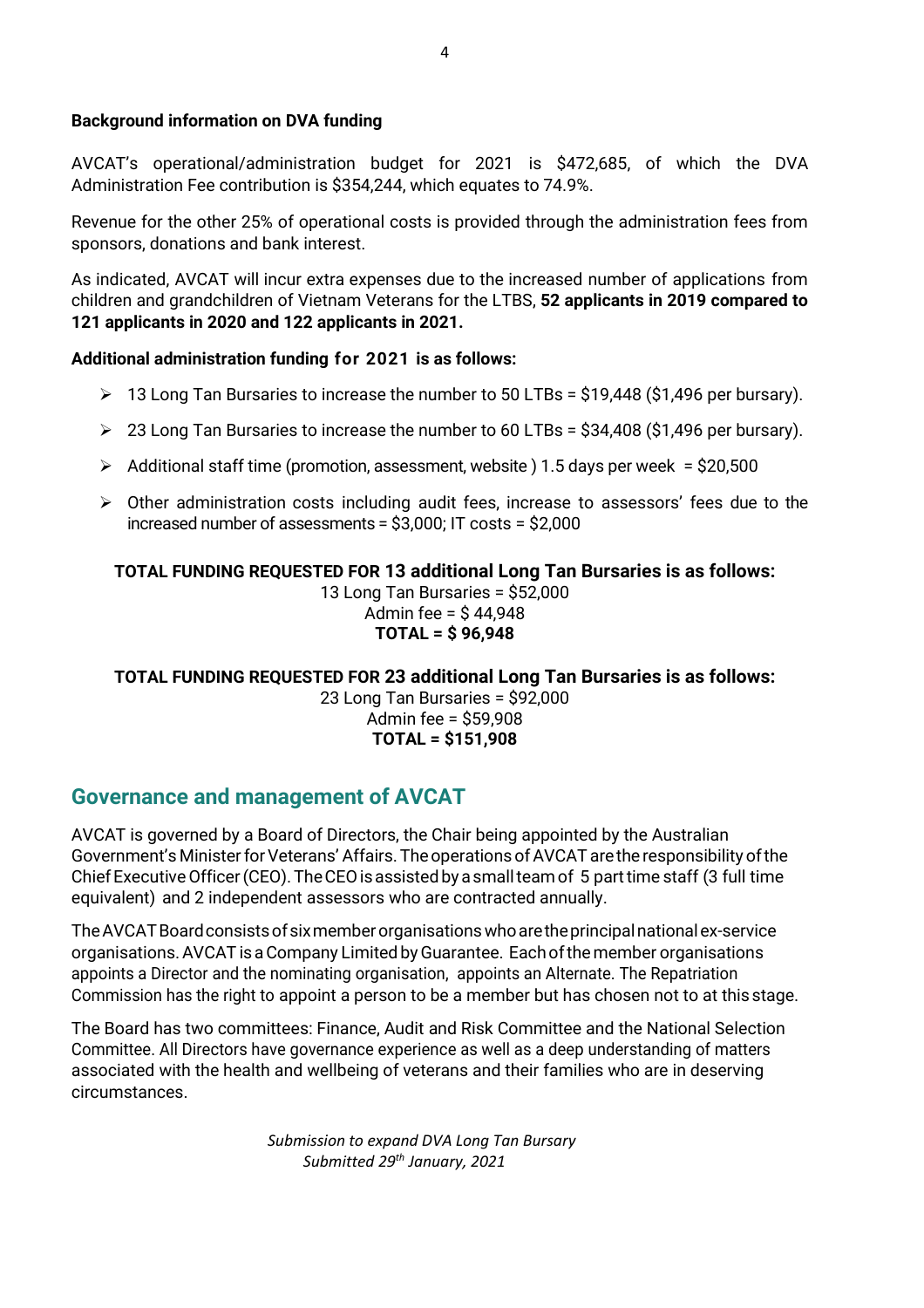The volunteer Board Directors and the volunteer members of the National Selection Committee are respected in their fields of expertise. They are extremely effective in the governance of AVCAT as well as being cost effective as no sitting fees are paid.

AVCATisalsosupportedbyapro-bono lawyerwhowillingly provides assistance.

# **Overview of applicants and scholars**

The eligibility criteria outlined in the current DVA Services of Agreement forms the basis of the assessment process. The final recommendations for the recipients of Long Tan Bursaries are made by thevolunteermembersoftheNationalSelectionCommitteeonbehalfofthe AVCAT Board at the culmination of the assessment process. The recipients for Long Tan Bursaries are approved by the Repatriation Commission.

AVCAT is currently responsible for the administration and management of recipients of Long Tan Bursaries and sponsored scholarships. As at December 2020, there were 104 recipients of Long Tan Bursaries and 145 recipients of sponsored scholarships. The sponsored scholarships are mostly funded by ex- service organisations and individual donors.

## **Applicant and scholar data**

#### **Total number of applications**

| 2011   2012   2013   2014   2015   2016   2017   2018   2019   2020 |  |  |  |  |  |
|---------------------------------------------------------------------|--|--|--|--|--|
| 253   283   295   374   256   264   279   285   267   215           |  |  |  |  |  |

#### **Number of applications from children and grandchildren of Vietnam Veterans**

|    |    |    |    | 2011   2012   2013   2014   2015   2016   2017   2018   2019   2020 |    |    |    |      |     |
|----|----|----|----|---------------------------------------------------------------------|----|----|----|------|-----|
| 87 | 76 | 55 | 85 | -50                                                                 | 50 | 56 | 52 | 1121 | 122 |

#### **Number of new Long Tan Bursaries and sponsored scholarships offered**

|                            | 2011 | 2012 | 2013 | 2014 | 2015 | 2016 | 2017 | 2018 | 2019 | 2020 | 2021 |
|----------------------------|------|------|------|------|------|------|------|------|------|------|------|
| Long Tan<br><b>Bursary</b> | 56   | 50   | 50   | 42   | 56   | 35   | 40   | 37   | 37   | 50   | 37   |
| Sponsored<br>scholarships  | 20   | 20   | 20   | 34   | 34   | 32   | 71   | 48   | 50   | 48   | 46   |

#### **Number of scholars at the start of each academic year**

|                           | 2011 | 2012 | 2013 | 2014 | 2015 | 2016 | 2017 | 2018 | 2019 | 2020 | 2021       |
|---------------------------|------|------|------|------|------|------|------|------|------|------|------------|
| Long Tan<br>Bursary       | 148  | 146  | 134  | 136  | 138  | 131  | 130  | 117  | 111  | 104  | TBC        |
| Sponsored<br>Scholarships | 38   | 39   | 48   | 66   | 67   | 77   | 117  | 134  | 155  | 145  | <b>TBC</b> |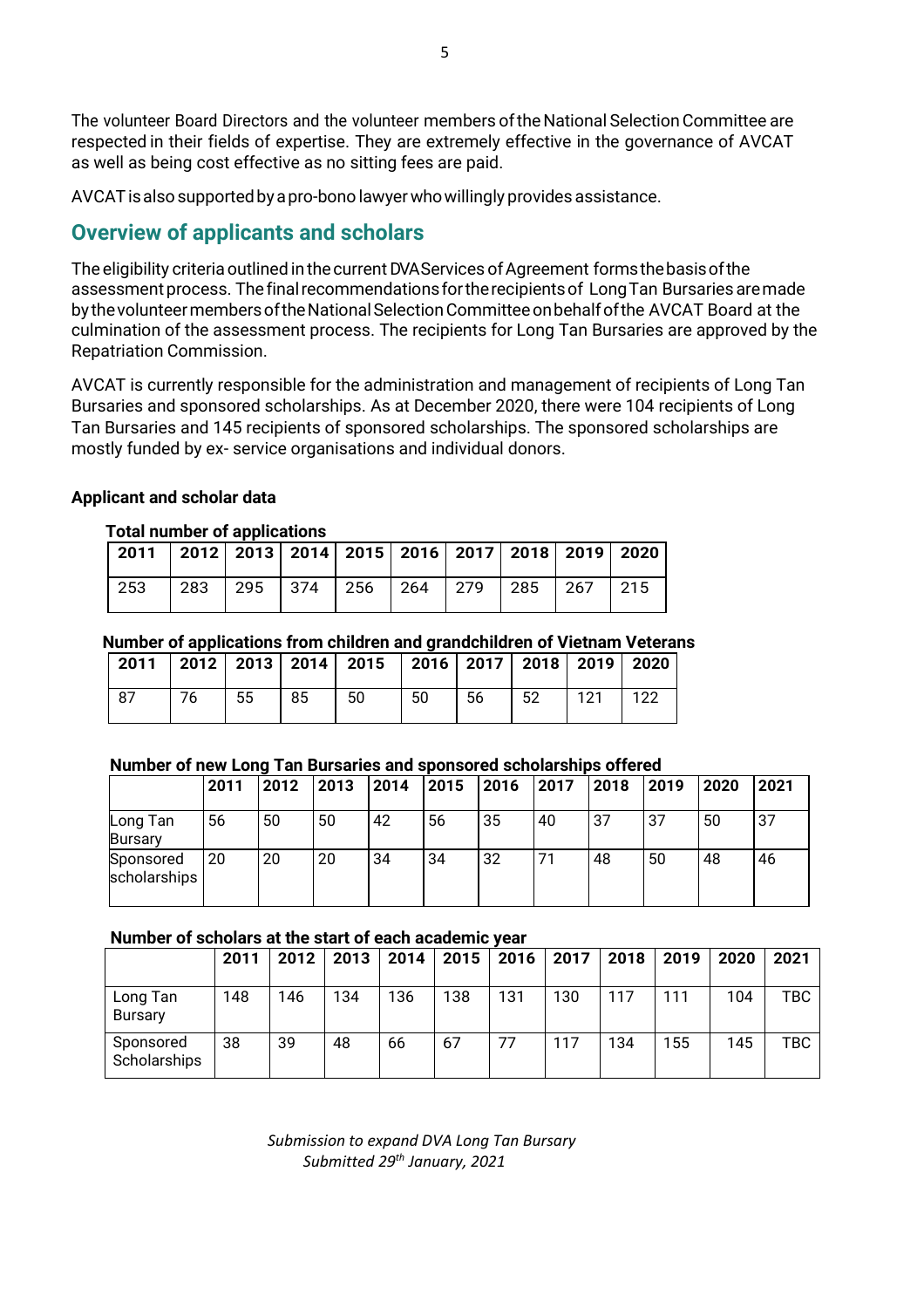# **Marketing, promotion and IT support**

AVCAT continues to develop appropriate promotional strategies to ensure that children and grandchildren, of Vietnam Veterans are well aware of the availability of the Long Tan Bursary. Our marketing and promotion strategies increasingly focus on aspects of eligibility for the Long Tan Bursary. In this way we ensure that only those who are eligible actually apply, thus facilitating more efficient processing of applications. Online activities continue to be essential for AVCAT to successfully carry out its purpose.

## **Facebook**

Presently AVCAThas1577'likes'and1788followerson Facebook, anincreasefrom1129'likes'and 1212 followers since January 2020. We continue to strategically 'boost' posts to further increase AVCAT's social network reach. We average 6,500 views a month on AVCAT's Facebook posts. Many people interact with these posts, by clicking on them and going to the AVCAT website or commenting on the post itself.

## **Linkedln**

Thereare 342 inAVCAT'sLinkedlnnetwork.TheaimwithLinkedln is tobuild the AVCAT Alumni Network . AVCAT plans to use the alumni network for funding more scholarships.

## **AVCAT's Website**

The AVCAT website has had 64,357 page views in 2020. The average user views 1.8 different pagesontheAVCATwebsitebeforeexitingthepage.Audiencestatisticsshow77%ofusers are returning to the AVCAT website to view updates. Key messages are announced across AVCAT's social media platforms to promote the LTB and information about the application process.

## **AVCAT Alumni Network**

The Hon Darren Chester MP launched the AVCAT Alumni Network later in 2020. Three hundred former scholars were contacted that resulted in 132 people completing a survey. The key findings of the survey are:

- $\triangleright$  AVCAT scholarships and the Long Tan Bursary (LTB) help create intergenerational change in the children and grandchildren of Australian ex-serving veterans.
- $\triangleright$  AVCAT scholarships have a positive ongoing impact on the life of the scholar.
- ➢ AVCAT scholarships and the LTB have a positive impact on the family and wider network of AVCAT scholars.
- $\triangleright$  AVCAT scholarships make a critical difference in building hope and confidence in scholars.
- $\triangleright$  AVCAT scholarships and the LTB create a sense of pride for the scholar, the veteran, and their family.
- ➢ More than 50% of AVCAT scholars go on to further study or professional development.
- $\triangleright$  The financial pressure for AVCAT scholars to complete their tertiary studies is very significant and many struggle with managing the ever increasing financial pressure.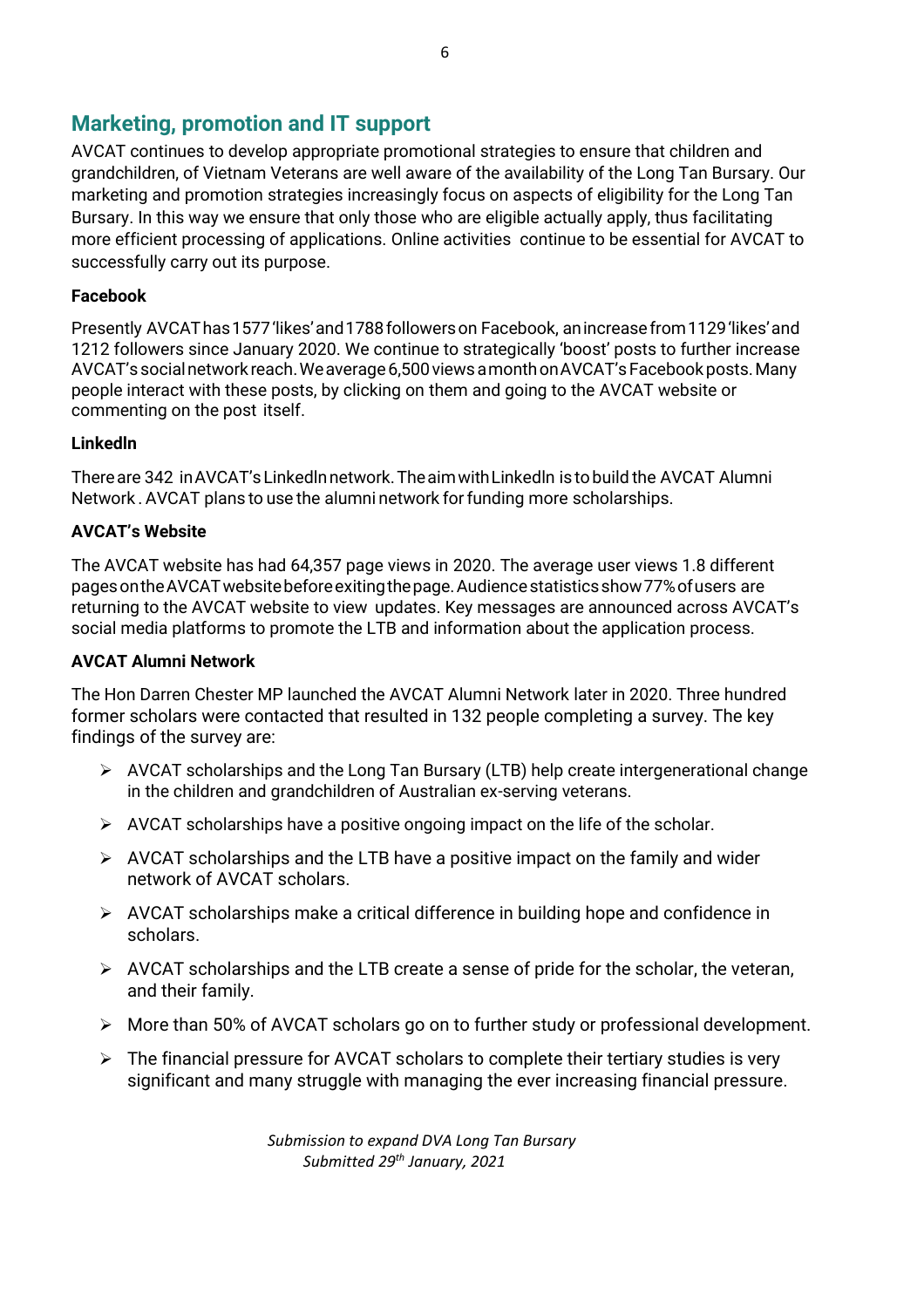#### **Other promotional activities**

AVCAT has established long-lasting relationships with many ex-service organisations and their members, especially those that support Vietnam Veterans, their children and grandchildren, at both state/territory levels and nationally. These relationships facilitate the marketing of the Long Tan Bursary through the magazines, newsletters and websites of these ex-service organisations. AVCAT's CEOisalsoinvitedtoattendcongresses,forumsandconferences that many of the exservice organisations coordinate with the specific purpose of promoting the work of AVCAT including the Long Tan Bursary Scheme.

# **Assessing applicants against the eligibility criteria**

The process for assessing all applications received by 31" October each year is rigorous and reflects a high level of accountability, fairness and due diligence.

The capability of assessors illustrates their experience and expertise in the areas of education (both secondary and tertiary), analysis of financial information to assess need and a keen understanding of welfare and veteran needs. Each applicant can be assured of a fair, thorough and consistent assessment. As more assessments need to be done due to the inclusion of grandchildren, more funding is required for the independent assessors.

The three areas of assessment are financial needs, academic potential and deservedness. The applicants' documents and evidence are assessed against specified criteria and given a score out 10 for financial need assessment, a score out of 10 for academic assessment and a score out of 5 for deservedness, with a total score out of 25. A confidential assessment summary is written in support of each applicant. It summarises the demographic information of the applicant; the veteran's service; the applicant's degree of eligibility; the financial need details and score; the academic potential and score; the family and health details regarding deservedness and score.

The confidential assessment summary is used as a basis for short-listing applicants and making recommendations for Long Tan Bursaries to the Repatriation Commission.

The need for the protection and safe storage of confidential, sensitive and personal information is well understood by all staff, assessors and members of the National Selection Committee. Since DVA's IT support has ceased, AVCAT now contracts IT support which will need to be increased in line with the systems required for efficiency and effectiveness.

The new client information system allows scholars' information to be more efficiently stored so that staff can access the relevant information online when they are saving relevant documents and providing support to the scholars. All personnel are aware of their responsibilities in regard to the Privacy Policy.

# **Scholars and the impact of COVID-19**

The data from the 2020 Mid -Year and Annual reviews indicates that COVID-19 had immense impact on scholars in 2020. COVID -19 has been mentioned in approximately 95% of scholar letters to sponsors and DVA.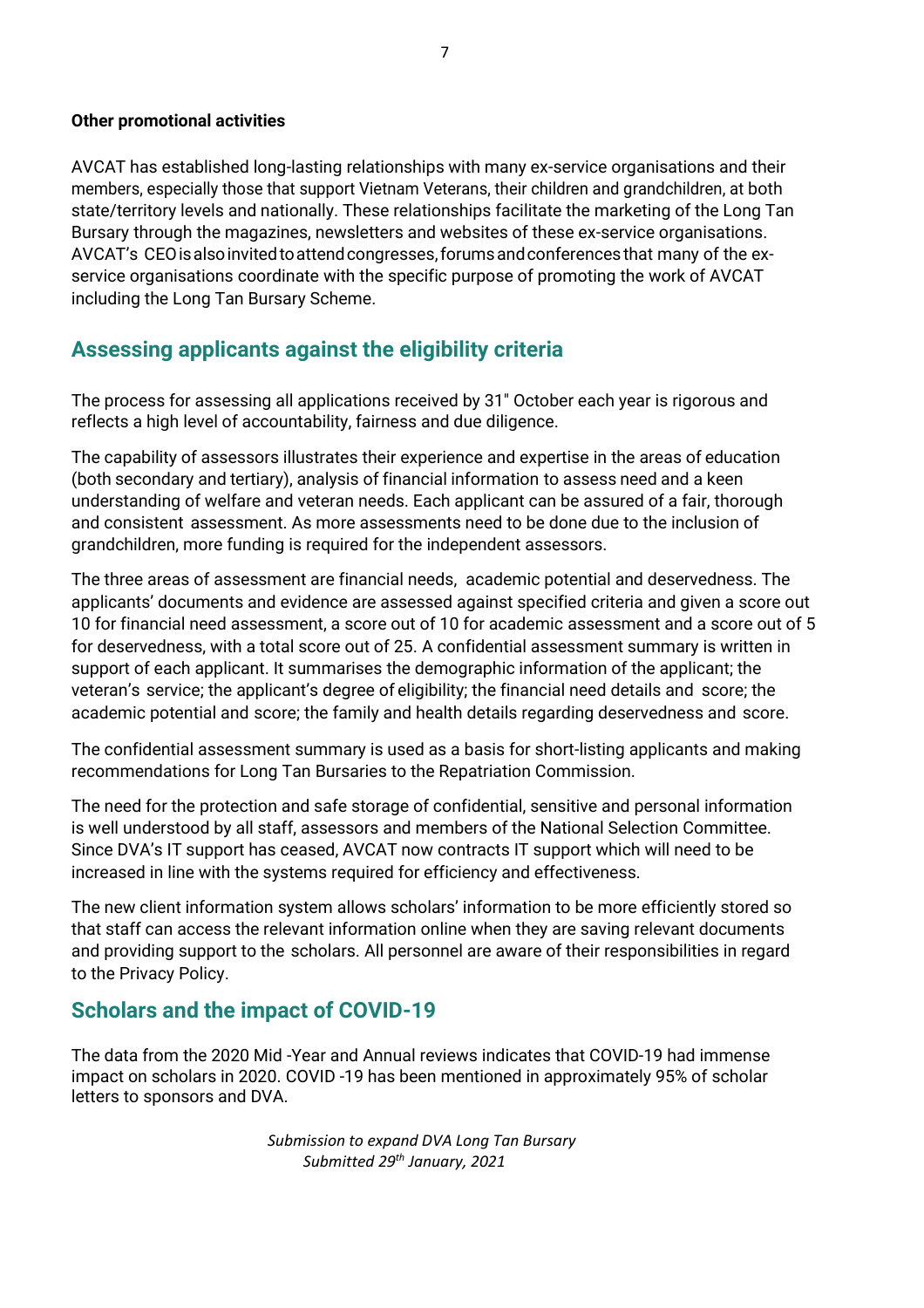In reviewing the letters, these themes emerged on the effects of COVID -19:

- $\triangleright$  increased mental health concerns.
- ➢ reduced study loads.
- $\triangleright$  difficulties with online learning.
- ➢ inability to complete practical components and assessments like lab work, hospital/medical placements.
- $\triangleright$  little or no support from the university/TAFE college.
- $\triangleright$  the need to return home having moved onto campus for study.
- ➢ loss of employment.
- $\triangleright$  lack of motivation, enjoyment and social interactions.

On the positive side scholars mentioned:

- $\triangleright$  the benefits of geographic and flexible study options.
- $\triangleright$  how proactive universities and lecturers have been in accommodating the COVID-19 issues.
- $\triangleright$  increased opportunity to explore new interests and skills such as baking, writing and music.
- $\triangleright$  unexpected learnings in telehealth and educational pedagogy.
- $\triangleright$  more time to focus on university studies as volunteering, hobbies and sport were put on hold.

The complexities and challenges with online learning were particularly evident with comments ranging from:

- $\triangleright$  a total inability to adapt and complete course work leading to failed results.
- $\triangleright$  the need to constantly manage issues with the internet and technology necessary to access classes and complete online exams and assessments.
- $\triangleright$  the need to finance upgrades for hardware and software.
- $\triangleright$  general educational disengagement.

Most of our scholars have risen to the challenge, remained agile and adapted to the changing advice from their educational institutions and kept their studies on track.

## **Following is a selection of quotes from LTB scholars supporting the analysis:**

*"I failed two units this semester. This year was absolutely awful for me and these have been the most difficult six months of my entire life. I really struggled initially when everything went online, and as I fell behind a bit in those initial stages, everything snowballed in my effort to try and catch up. COVID was the causation of this and the stress of this semester has been terrible, to the point I consulted with both online and the university counselling. I am excited to start fresh this semester and prove to myself that I haven't lost my ability to work hard and stay on top of things." Hannah LTB scholar*

*"Since COVID season has set in, I have been unable to work at my usual job in hospitality,. Because of this AVCAT payments have been paramount. Looking for a new job in this climate is also very difficult so having the extra money is really nice for the financial security in these uncertain times. Hope everything gets better soon. I've decided to invest some of my AVCAT money into computer hardware, as I will be running a lot of programs at home on my computer for my degree, which I would have otherwise done at university. This definitely helped me last semester (having a powerful*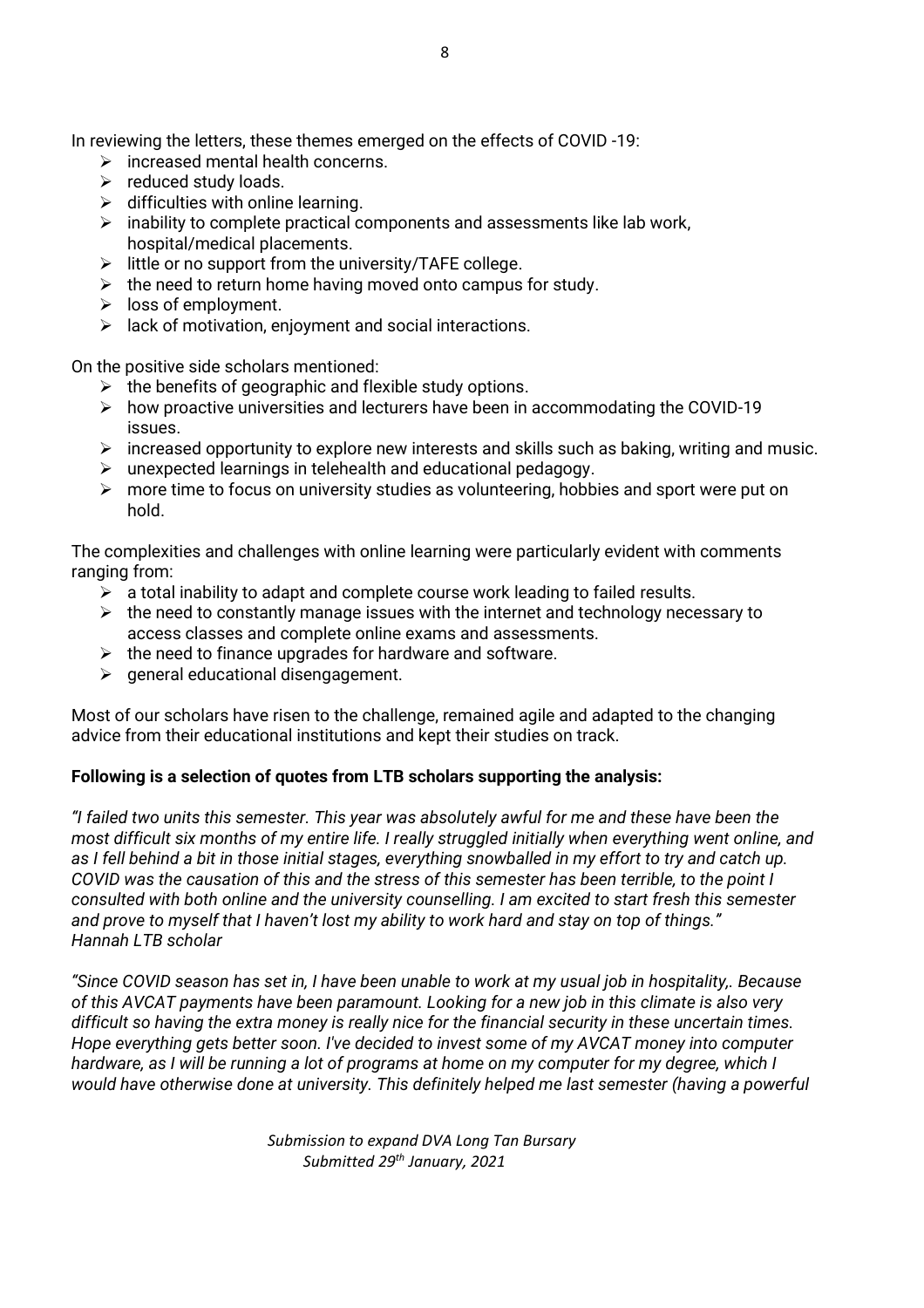*computer), but online learning definitely has its drawbacks. For one, I am clearly less engaged than I otherwise would be, however I believe I performed well last semester and made the most of the opportunity. Looking forward for things to go back to normal. " Thomas LTB scholar "This semester I maintained my high academic performance despite the challenging circumstances. I achieved a final grade of "high distinction" in one subject and "distinction" in another. This would not have been possible without your support." Claire LTB scholar*

*"Due to the COVID-19, nursing students have unable to practice in the lab, therefore we'll have extra classes after my 3 exams have done." Chin-Yun LTB scholar*

*"With one of my subjects I could not keep up as when the coronavirus scare happened. I started to fall behind and then started to panic, for myself and my father's health. In the end, I was not able to catch up." Alexander LTB scholar*

*"I moved back to my family to make living easier during the onset of the COVID pandemic. I found it difficult to readjust to the online learning environment quickly enough and didn't maintain the motivation to complete my coursework. I no longer had access to a room of my own to work in which I also found very difficult. I still wasn't sure if I wanted to continue my course at all since I didn't have any direct motivation to do so. The freedom to choose when I did work made it too easy to procrastinate. I am back in Brisbane with my own room which I find to be a much more productive space. I am now familiar with the university system and the online learning system and know what to expect for the coming semester." Jomai LTB scholar*

*"This last semester was a little confusing to get through due to the Covid-19 restrictions and learning adjustments but after a small period of time I was able to catch up and keep on track with my course requirements." Leah LTB scholar*

*"Thus far it has certainly proven to be a year unlike any other. In March 2020, my course moved face to face on campus to online delivery and will continue this way for Semester 2 2020. Like many of my peers I am missing the social interactions and connection my study provides." Keryn LTB scholar*

*"A different adversity was the way our education was delivered. The switch from having thirty people in a classroom to two hundred and fifty people online was an interesting experience. In addition to this, the major change from face-to-face learning to online learning was a difficult experience. Whilst I just got used to learning at University, I had to quickly adjust to learning at home. Although these adversities seem quite difficult, it has been an interesting learning experience." Brayden LTB scholar*

*"Due to covid-19 I lost my causal income and because of the money from the bursary I didn't have to worry about trying to find another job during the pandemic. This meant I could stay safe and study from home and give all my focus to my subjects. Even though the classes were mostly online which was a different way of learning, I was very happy with my results." David LTB scholar*

*"…big improvement and a mark that I am proud of, despite all the setbacks COVID-19 has brought." Amber LTB scholar*

*"Covid-19 period - when work was reduced, the bursary helped to pay rent and other direct expenses required." Mitchell LTB scholar*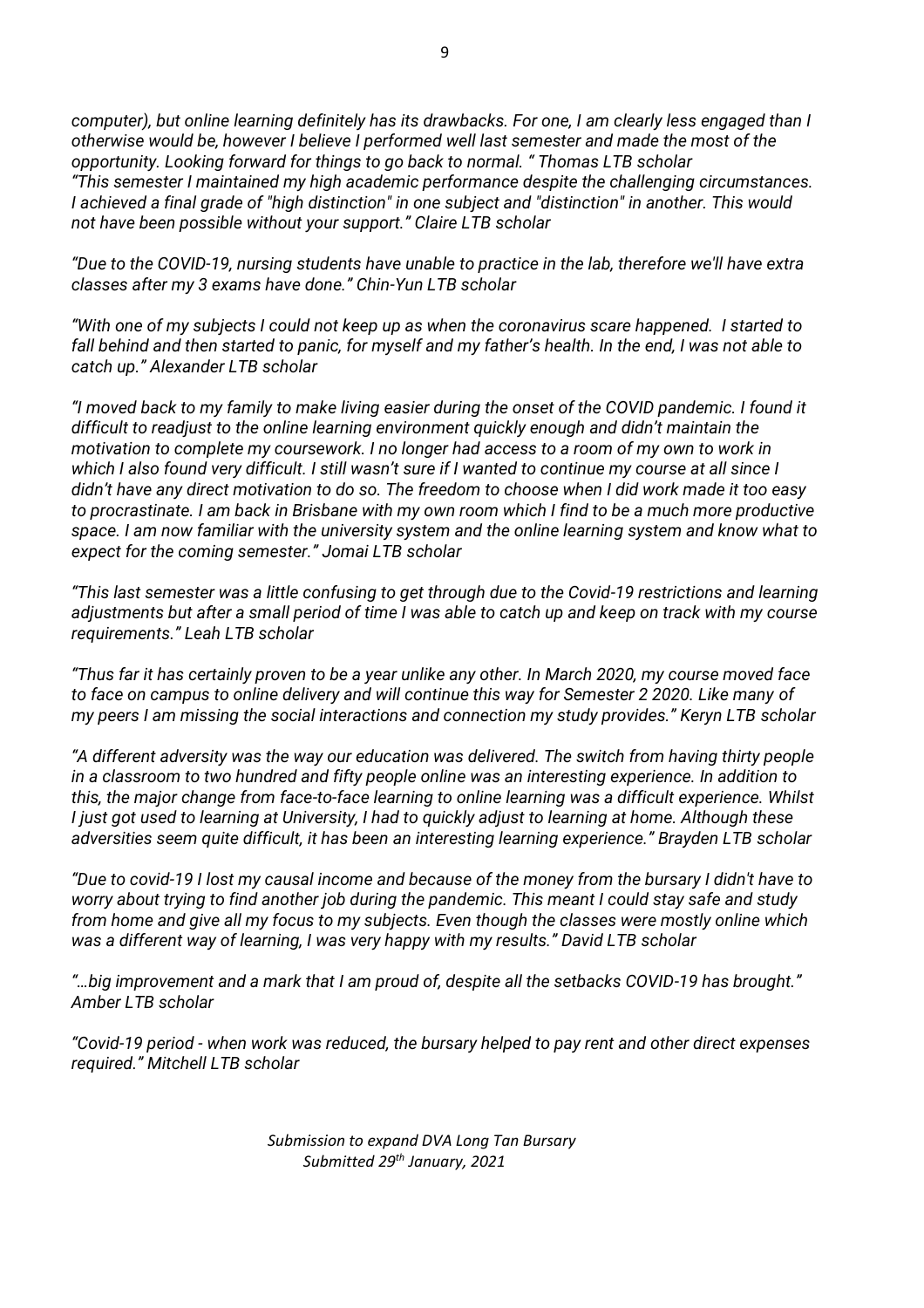*"I found the initial shift to online learning quite confusing and difficult however I truly value and appreciate how flexible and proactive the university have been at accommodating the current climate." Madeline LTB scholar*

# **Evaluation and continual improvement**

There are anumber of processes, internal checks and controls, which are inplace to ensure that the work of AVCAT is continually monitored, evaluated and improved wherever possible. The governance, financial monitoring and implementation of risk policies are undertaken by the Board and its Committees. As well, AVCAT's management is committed to continuous improvement through regular reviews of the internal and external audits of its processes, risk management procedures, daily work routines and by the provision of feedback through the reporting process to DVA as outlined in the Services of Agreement. AVCAT's client information system manages the individual interactions and support to each scholar.

The CEO is also required to report on an annual basis to the Trustee of the Quality Fund (a major sponsor) as to the maintenance of 'quality' in all that AVCAT undertakes including the processes, policies, promotion and level of transparency and accountability in all facets of the organisation.

Biannual monitoring is undertaken as part of the ongoing review of recipients' academic progress and their circumstances. There is also an annual review carried out at the conclusion of the application and selection process each February, of both the actual application documents, and the selection process. This includes reviewing the methodology, assessment processes and benchmarking utilised during the process. AVCAT maintains relevant statistics to monitor outcomes in a comparative format.

# **Financial management**

AVCAThasmaintained averygoodreputationofover30yearsoffundsmanagement.Wemaintain strict financial management procedures for both bursary payments and administration funds for the Long Tan Bursary Scheme. AVCAT receives administration fees from the sponsors and donors and receives an annual payment from a Deed of Gift which ceases in2021.

The Board has one committee which has separate oversight of financial and risk policies, the Finance, Audit and RiskCommittee. All Directorsareawareoftheirresponsibilitiesandliabilitiesand receives regular updates from ACNC regarding good governance practices.

AVCAT operates internet banking for all current account transactions with approval by two delegated authorities, usually 2 Board Directors or a Board Director and the CEO. This procedure is required for any transaction. The comprehensive internal controls and high level of accountability by

the CEO and Finance Manager are overseen by the Board through the Finance, Audit and Risk Committee.

The Board monitors AVCAT's financial viability for current and future operations. AVCAT's financial viability is demonstrated by the Annual Financial Reports and the prudent budgeting undertaken each year by the Board and Management. Copies of Annual Financial Reports are provided to DVA each year and are available on AVCAT's website.

Quality assurance is underpinned by the internal governance structure, the annual audit provided by Grant Thornton, the strict compliance to the reporting policies and processes required by AVCAT's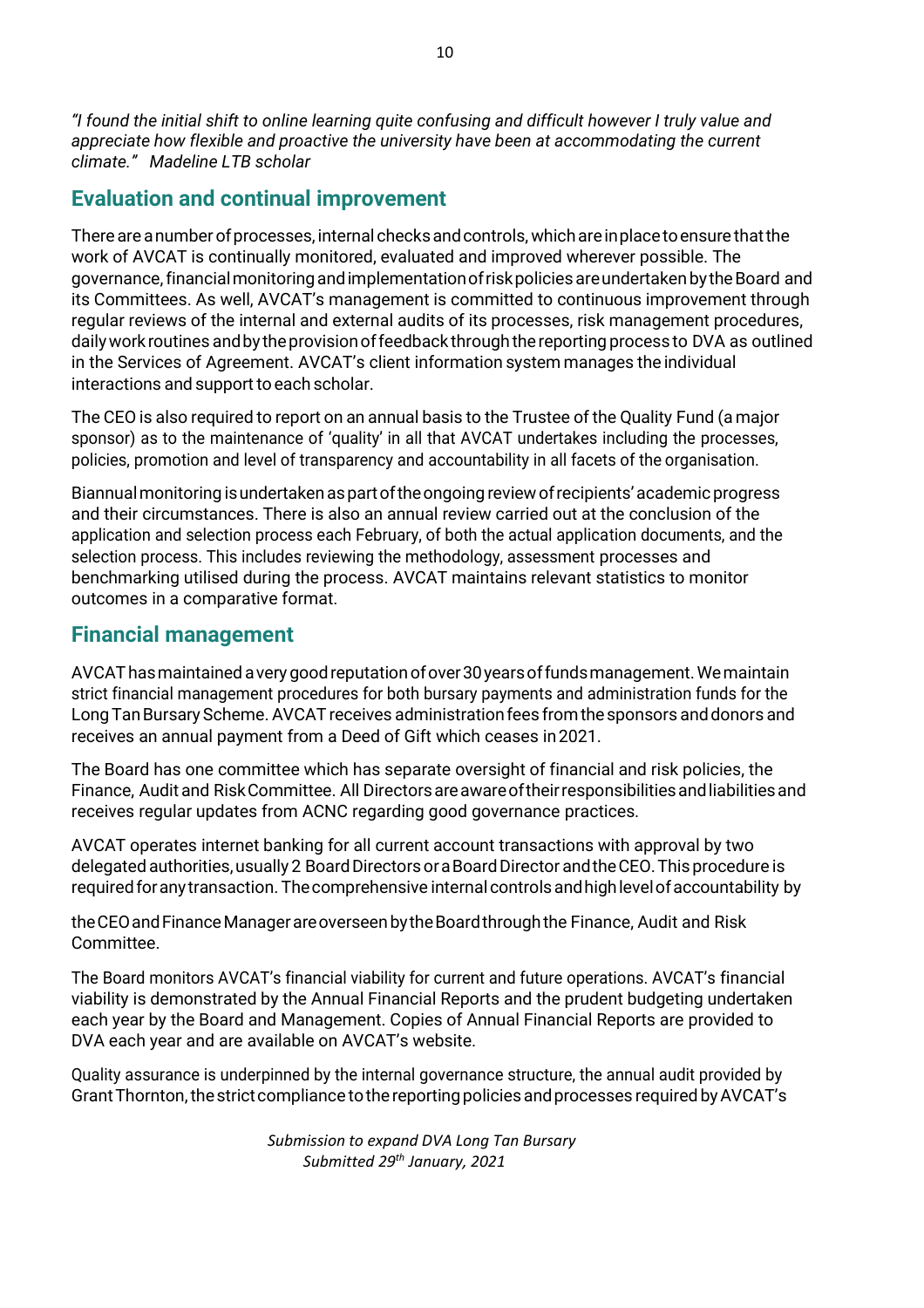Constitution, the Services of Agreement and the Deed of Gift overseen by the appointed Quality Fund Trustee. We comply fully with requirements of the Australian Taxation Office, Australian Charities and Not-for-Profits Commission (ACNC).

Another factor contributing to the financial and management viability of AVCAT is the combined knowledge andskillsintheareasoffinancialliabilities andcorporategovernance.Aswell, AVCATis highly respected by the ex-service community and other stakeholders. Board Directors, staff and volunteers are university graduates and some hold Masters Degrees and PhD's. All relevant staff hold current Working with Children Checks.

## **Insurances**

As partof AVCAT's riskmanagement strategy, the appropriate levelof insurancecovertoproperly protectitsinterestsandpersonnel is maintained and reviewed regularly. Insurance coveris paid annuallyin October and includes public and product liability insurance being up to \$10,000,000 per claim, professional indemnity insurance being up to \$5,000,000 per claim and workers' compensation insurance as prescribed by NSW State Law.

# **Conclusion**

There is strong evidence of the need to expand the Long Tan Bursary Scheme. Supporting young Australians hit hard by COVID-19 will have an impact on the need for more tertiary education support, including for children and grandchildren in the veteran community.

Young people have been disproportionally impacted by job losses due to the COVID-19 pandemic because of the industries they work in, such as hospitality, retail, arts, and recreation. These industries employ 45% of young people.

In addition, the opportunities for paid employment for 2020 school leavers has also dropped drastically with the percentage of Australian job advertisements in April 2020 was down more than 50% on the same time last year.

However, from a human capital perspective the COVID-19 job crisis (and likelihood of more young people seeking unemployment benefits) presents a unique opportunity to increase the investment in education and skills training and improve long term career prospects for when the economy recovers, and the labour demand picks up.

Universities Australia reveals certainty for Year 12 students is crucial and that, "Australia needs as many of our Year 12s as possible to get a university education so they can contribute to Australia's economic recovery as our future skilled workers, researchers, entrepreneurs and innovators." 1 and we know "University provides an excellent path to a good job. A university qualification is one of the best investments you can make. Younger women with a university degree still earn almost \$14,000 a year more on average, and younger men \$12,000 more than school leavers."2

 $^{\rm 1}$  Universities Australia (2020) 'Certainty for Year 12 students Vital' 7/04/20 accessed 30/6/20 <https://www.universitiesaustralia.edu.au/media-item/certainty-for-year-12-students-vital/>

<sup>2</sup> **Universities Australia (2020**) '**Uni Reform Package Boosts Participation, But Further Study Of Detail Needed' 19/06/20 accessed 30/6/20 <https://www.universitiesaustralia.edu.au/media-item/uni-reform-package-boosts-participation-but-further-study-of-detail-needed/>**